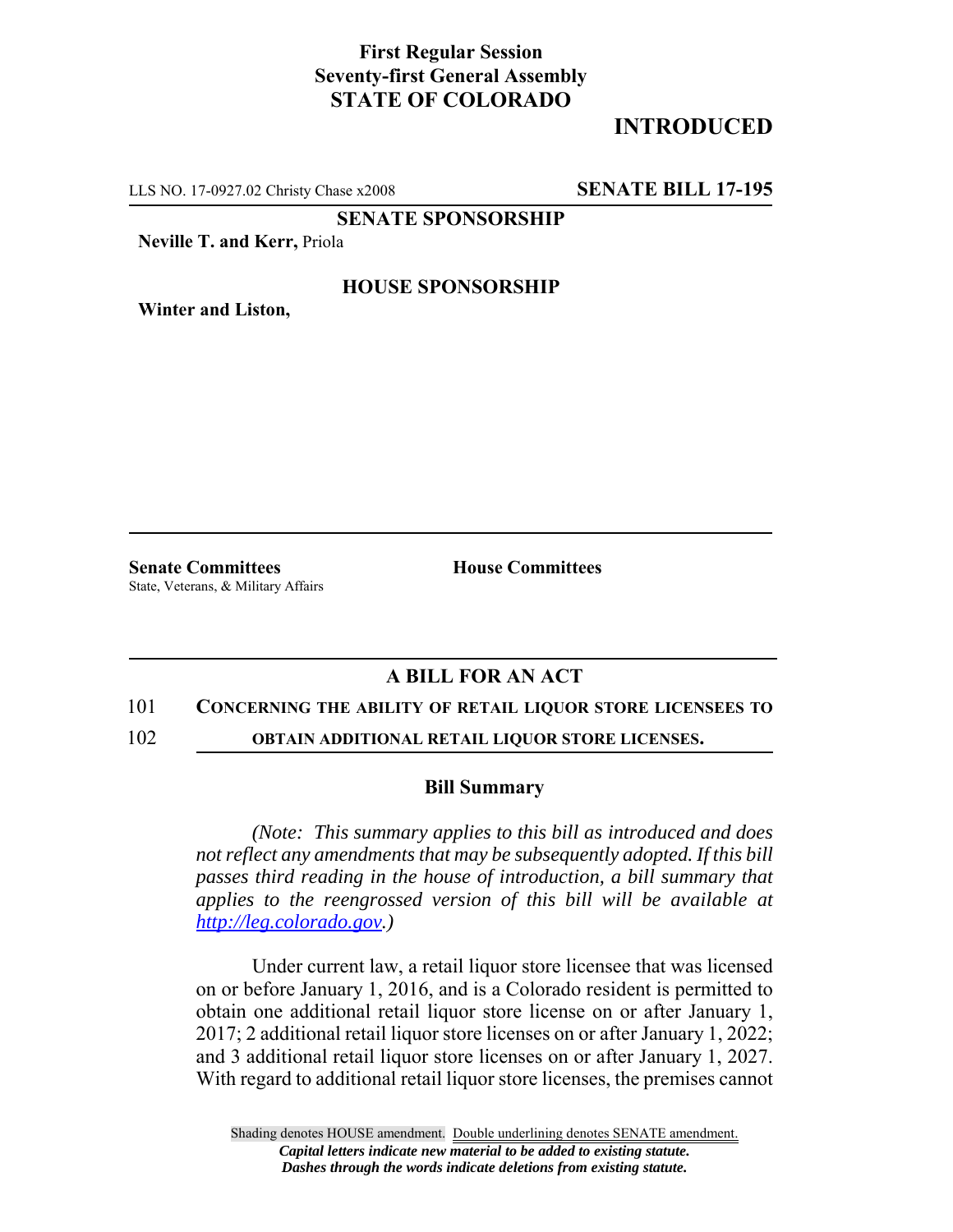be located within 1,500 feet of any other licensed retail liquor store in the same licensing jurisdiction or, if within a municipality with a population of not more than 10,000 people, the premises cannot be located within 3,000 feet of any other licensed retail liquor store in the same licensing jurisdiction.

The bill retains the ability for a retail liquor store licensee that is a Colorado resident to obtain one additional retail liquor store license through July 1, 2017, if the new premises satisfies the distance requirements, and starting July 1, 2017, retains the distance requirements and replaces the current time periods and additional license provisions with a structure that mirrors the tiered structure for liquor-licensed drugstores to obtain additional licenses, as follows:

- ! For a retail liquor store licensee licensed as of January 1, 2017, that has been a Colorado resident for at least 2 years, in order to obtain an additional retail liquor store license on or after July 1, 2017, the applicant must apply to transfer ownership of 2 licensed retail liquor store licenses within the same local licensing jurisdiction as the premises for which a new license is sought and merge the 2 licenses into a single retail liquor store license;
- ! A retail liquor store that qualifies for additional retail liquor store licenses is eligible to obtain: 4 additional licenses, for a total of 5 retail liquor store licenses, on or after July 1, 2017; 7 additional licenses, for a total of 8 retail liquor store licenses, on or after January 1, 2022; 12 additional licenses, for a total of 13 retail liquor store licenses, on or after January 1, 2027; 19 additional licenses, for a total of 20 retail liquor store licenses, on or after January 1, 2032; and an unlimited number of additional retail liquor store licenses, on or after January 1, 2037.

A retail liquor store is prohibited from allowing customers to use a self-checkout to complete an alcohol beverage purchase.

A retail liquor store is required to:

- ! Verify the age of a customer attempting to purchase an alcohol beverage by examining the customer's valid identification; and
- ! Maintain certification as a responsible alcohol beverage vendor.

An employee of a retail liquor store who is under 21 years of age cannot deliver or otherwise have contact with alcohol beverages offered for sale on, or sold and removed from, the licensed premises.

1 *Be it enacted by the General Assembly of the State of Colorado:*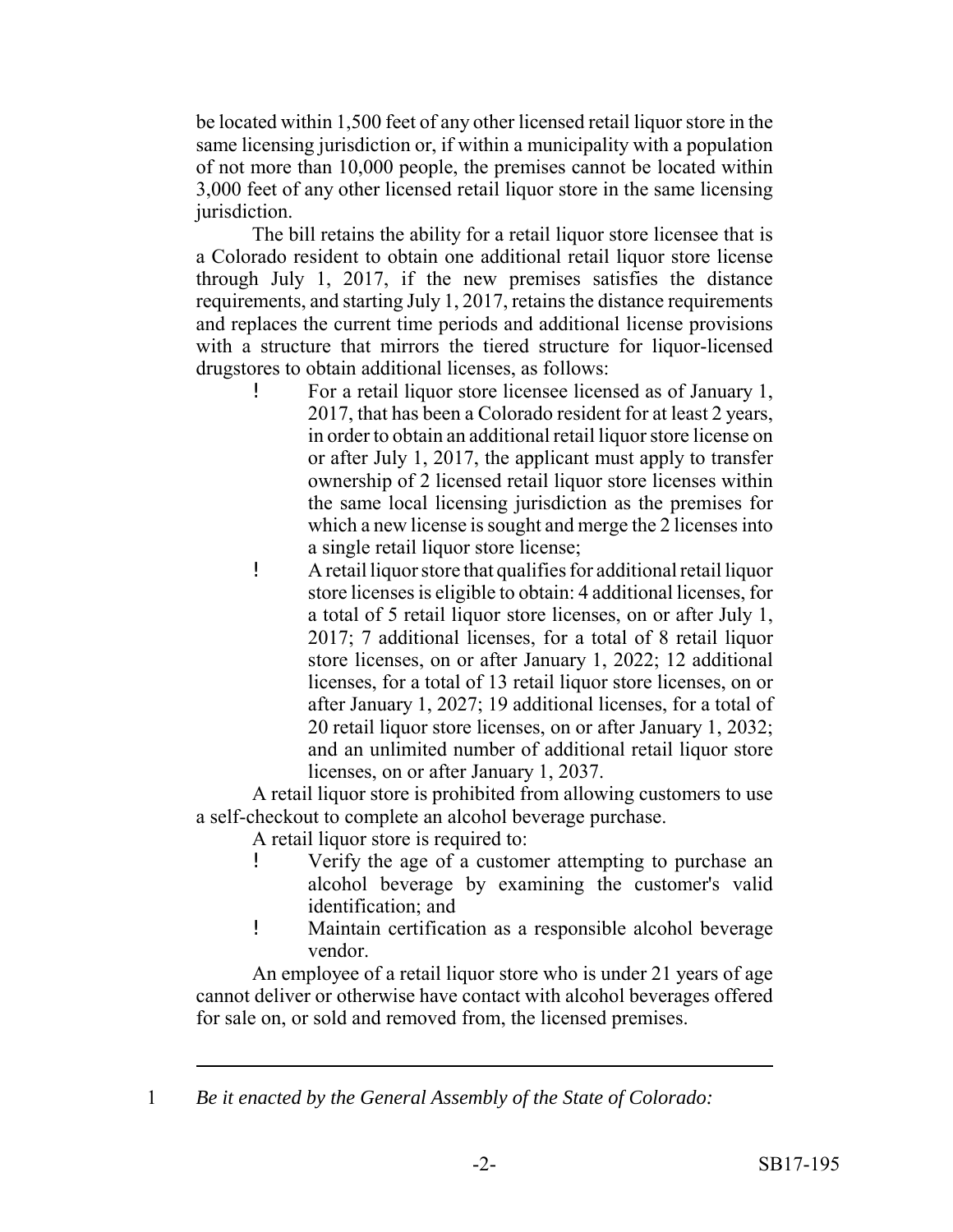**SECTION 1.** In Colorado Revised Statutes, 12-47-407, **amend** 2 (2), (4)(a), and (4)(b)(III); and **add** (1)(d), (4)(b)(III.5), (7), and (8) as follows:

 **12-47-407. Retail liquor store license - multiple licenses permitted - requirements - rule.** (1) (d) (I) ON OR AFTER JULY 1, 2017, TO QUALIFY FOR AN ADDITIONAL RETAIL LIQUOR STORE LICENSE UNDER THIS SECTION, A RETAIL LIQUOR STORE LICENSEE MUST APPLY TO THE STATE AND LOCAL LICENSING AUTHORITIES, AS PART OF A SINGLE APPLICATION, FOR A TRANSFER OF OWNERSHIP OF AT LEAST TWO LICENSED RETAIL LIQUOR STORES THAT WERE LICENSED OR HAD APPLIED FOR A 11 LICENSE ON OR BEFORE JULY 1, 2017, A CHANGE OF LOCATION OF ONE OF THE RETAIL LIQUOR STORES, AND A MERGER OF THE RETAIL LIQUOR STORE LICENSES INTO A SINGLE RETAIL LIQUOR STORE LICENSE. THE APPLICANT MAY APPLY FOR A TRANSFER, CHANGE OF LOCATION, AND MERGER ONLY IF ALL OF THE FOLLOWING REQUIREMENTS ARE MET:

 (A) THE RETAIL LIQUOR STORES THAT ARE THE SUBJECT OF THE TRANSFER OF OWNERSHIP ARE LOCATED WITHIN THE SAME LOCAL LICENSING AUTHORITY JURISDICTION AS THE PREMISES FOR WHICH THE APPLICANT IS SEEKING A RETAIL LIQUOR STORE LICENSE AND, IF ANY RETAIL LIQUOR STORES ARE LOCATED WITHIN ONE THOUSAND FIVE HUNDRED FEET OF THE PREMISES OR, FOR A RETAIL LIQUOR STORE PREMISES LOCATED IN A MUNICIPALITY WITH A POPULATION OF TEN THOUSAND OR FEWER, WITHIN THREE THOUSAND FEET OF THE PREMISES, THE APPLICANT APPLIES TO TRANSFER OWNERSHIP OF ALL RETAIL LIQUOR STORES LOCATED WITHIN THAT DISTANCE. IF THERE ARE NO LICENSED RETAIL LIQUOR STORES OR ONLY ONE LICENSED RETAIL LIQUOR STORE WITHIN THE SAME LOCAL LICENSING AUTHORITY JURISDICTION AS THE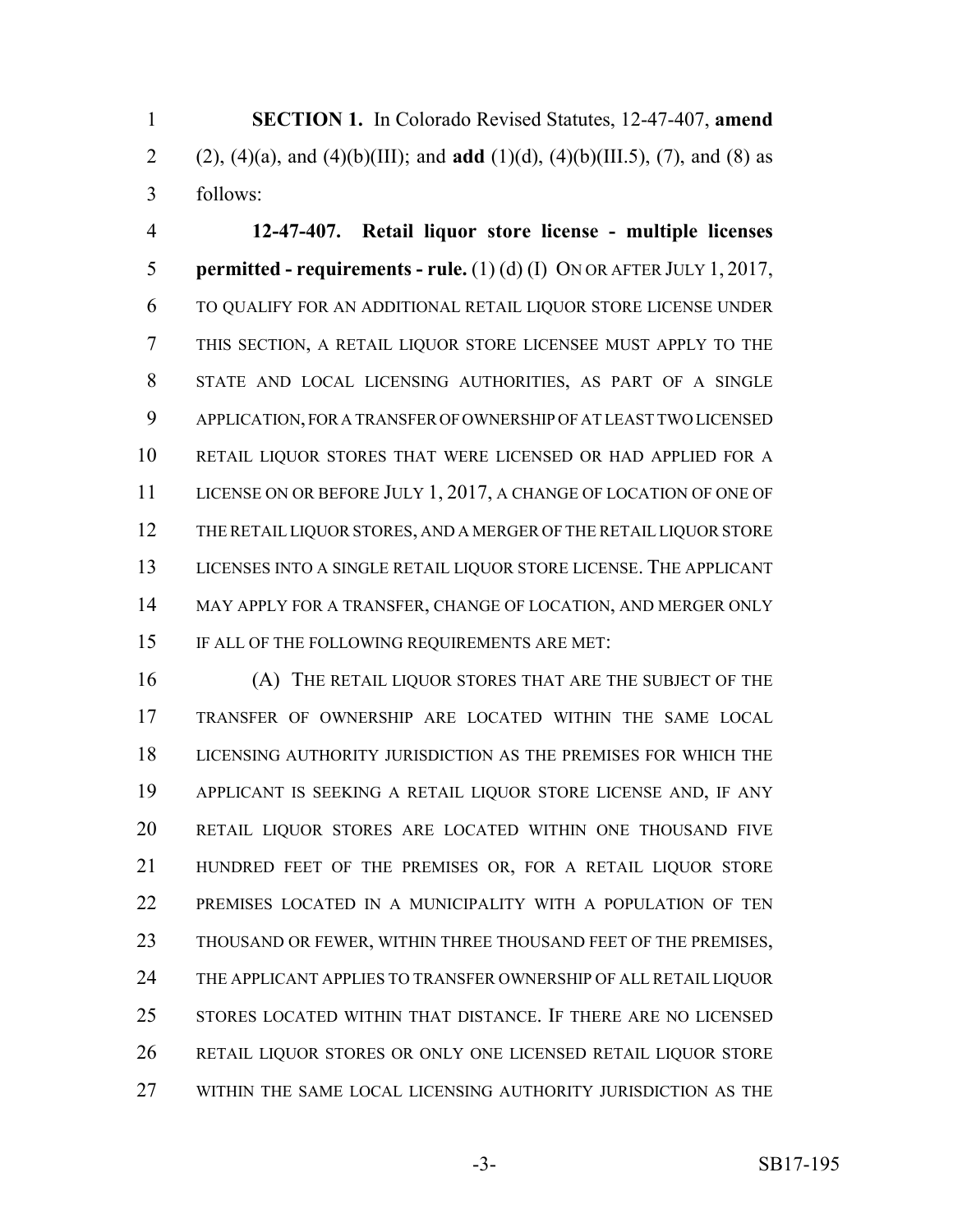PREMISES FOR WHICH A RETAIL LIQUOR STORE LICENSE IS SOUGHT, THE APPLICANT SHALL APPLY TO TRANSFER OWNERSHIP OF ONE OR TWO RETAIL LIQUOR STORES, AS NECESSARY, THAT ARE LOCATED IN THE LOCAL LICENSING AUTHORITY JURISDICTION THAT IS NEAREST TO THE JURISDICTION IN WHICH THE PREMISES IS LOCATED.

 (B) UPON TRANSFER AND MERGER OF THE RETAIL LIQUOR STORE LICENSES TO A SINGLE RETAIL LIQUOR STORE LICENSE, THE PREMISES FOR WHICH THE NEW RETAIL LIQUOR STORE LICENSE IS SOUGHT WILL BE LOCATED AT LEAST ONE THOUSAND FIVE HUNDRED FEET FROM ALL LICENSED RETAIL LIQUOR STORES THAT ARE WITHIN THE SAME LOCAL LICENSING AUTHORITY JURISDICTION AS THE PREMISES FOR WHICH THE NEW RETAIL LIQUOR STORE LICENSE IS SOUGHT OR, FOR A PREMISES LOCATED IN A MUNICIPALITY WITH A POPULATION OF TEN THOUSAND OR FEWER, AT LEAST THREE THOUSAND FEET FROM ALL LICENSED RETAIL LIQUOR STORES THAT ARE WITHIN THE SAME LOCAL LICENSING AUTHORITY JURISDICTION AS THE PREMISES FOR WHICH THE NEW RETAIL LIQUOR STORE LICENSE IS SOUGHT.

18 (II) FOR PURPOSES OF DETERMINING WHETHER THE DISTANCE REQUIREMENTS SPECIFIED IN SUBSECTION (1)(d)(I) OF THIS SECTION ARE SATISFIED, THE DISTANCE SHALL BE DETERMINED BY A RADIUS MEASUREMENT THAT BEGINS AT THE PRINCIPAL DOORWAY OF THE PREMISES FOR WHICH THE RETAIL LIQUOR STORE APPLICATION IS MADE AND ENDS AT THE PRINCIPAL DOORWAY OF THE LICENSED RETAIL LIQUOR STORE.

**(III)** IN MAKING ITS DETERMINATION ON THE TRANSFER OF OWNERSHIP, CHANGE OF LOCATION, AND LICENSE MERGER APPLICATION, THE LOCAL LICENSING AUTHORITY SHALL CONSIDER THE REASONABLE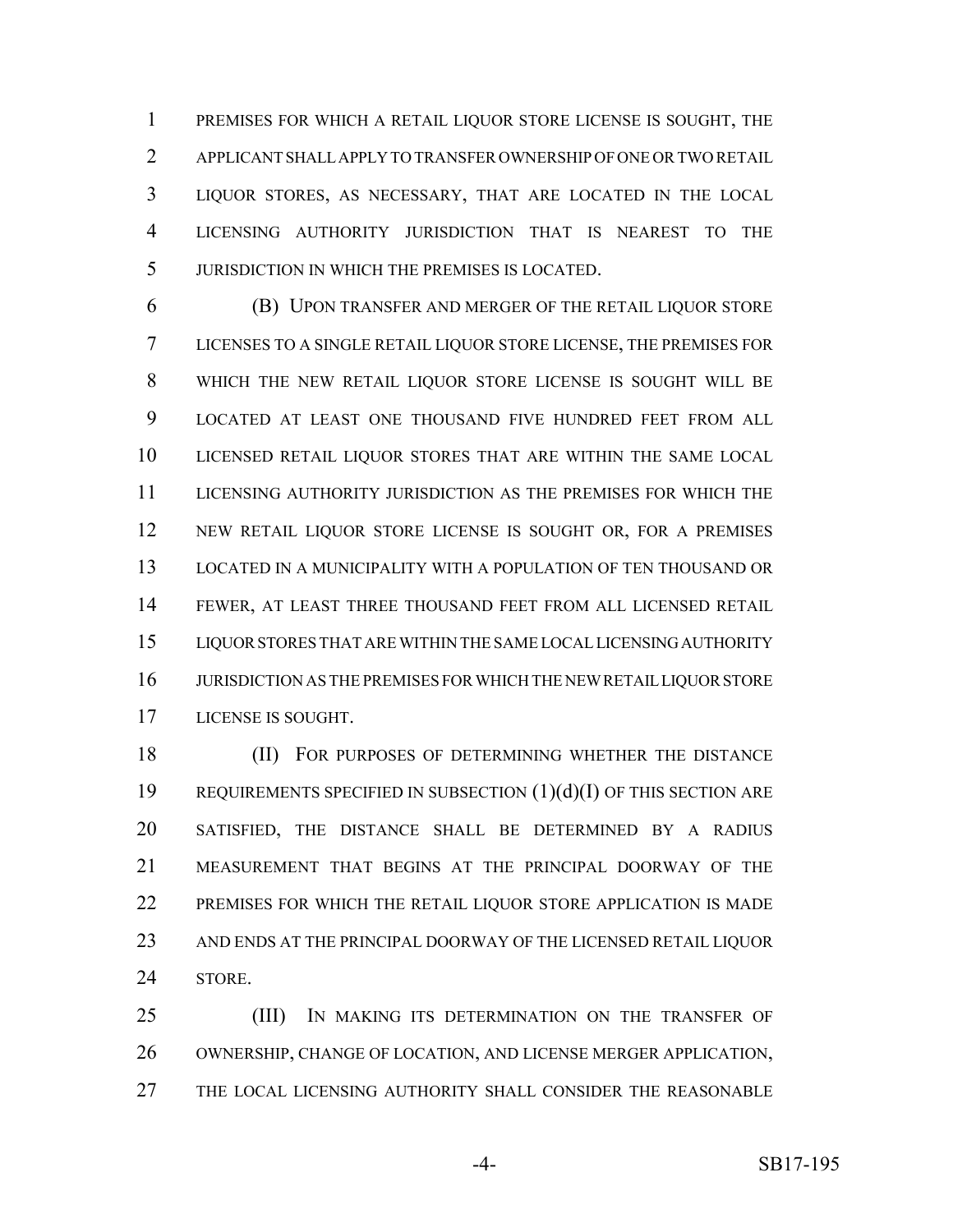REQUIREMENTS OF THE NEIGHBORHOOD AND THE DESIRES OF THE ADULT INHABITANTS IN ACCORDANCE WITH SECTION 12-47-312.

 (IV) IN ADDITION TO ANY OTHER REQUIREMENTS FOR LICENSURE UNDER THIS SECTION OR THIS ARTICLE 47, A PERSON APPLYING FOR A NEW RETAIL LIQUOR STORE LICENSE IN ACCORDANCE WITH THIS SUBSECTION (1)(d) ON OR AFTER JULY 1, 2017, OR TO RENEW A RETAIL LIQUOR STORE LICENSE ISSUED ON OR AFTER JULY 1, 2017, UNDER THIS SUBSECTION  $8 \qquad (1)(d)$  MUST:

 (A) PROVIDE EVIDENCE TO THE STATE AND LOCAL LICENSING AUTHORITIES THAT NOT MORE THAN TWENTY PERCENT OF THE LICENSEE'S GROSS ANNUAL INCOME DERIVED FROM TOTAL SALES DURING THE PRIOR TWELVE MONTHS AT THE RETAIL LIQUOR STORE PREMISES FOR WHICH A NEW OR RENEWAL LICENSE IS SOUGHT IS FROM THE SALE OF NONALCOHOL PRODUCTS; AND

(B) BE OPEN TO THE PUBLIC.

16 (2) Every A person selling LICENSED UNDER THIS SECTION TO SELL malt, vinous, and spirituous liquors in a retail liquor store shall:

 (a) Purchase such malt, vinous, and spirituous liquors only from 19 a wholesaler licensed pursuant to UNDER this article. ARTICLE 47;

 (b) NOT ALLOW CONSUMERS TO PURCHASE MALT, VINOUS, OR SPIRITUOUS LIQUORS AT A SELF-CHECKOUT OR OTHER MECHANISM THAT ALLOWS THE CONSUMER TO COMPLETE THE ALCOHOL BEVERAGE PURCHASE WITHOUT ASSISTANCE FROM AND COMPLETION OF THE 24 TRANSACTION BY AN EMPLOYEE OF THE RETAIL LIQUOR STORE; AND

 (c) REQUIRE, IN ACCORDANCE WITH SECTION 12-47-901 (10), CONSUMERS ATTEMPTING TO PURCHASE MALT, VINOUS, OR SPIRITUOUS 27 LIQUORS TO PRESENT A VALID IDENTIFICATION, AS DETERMINED BY THE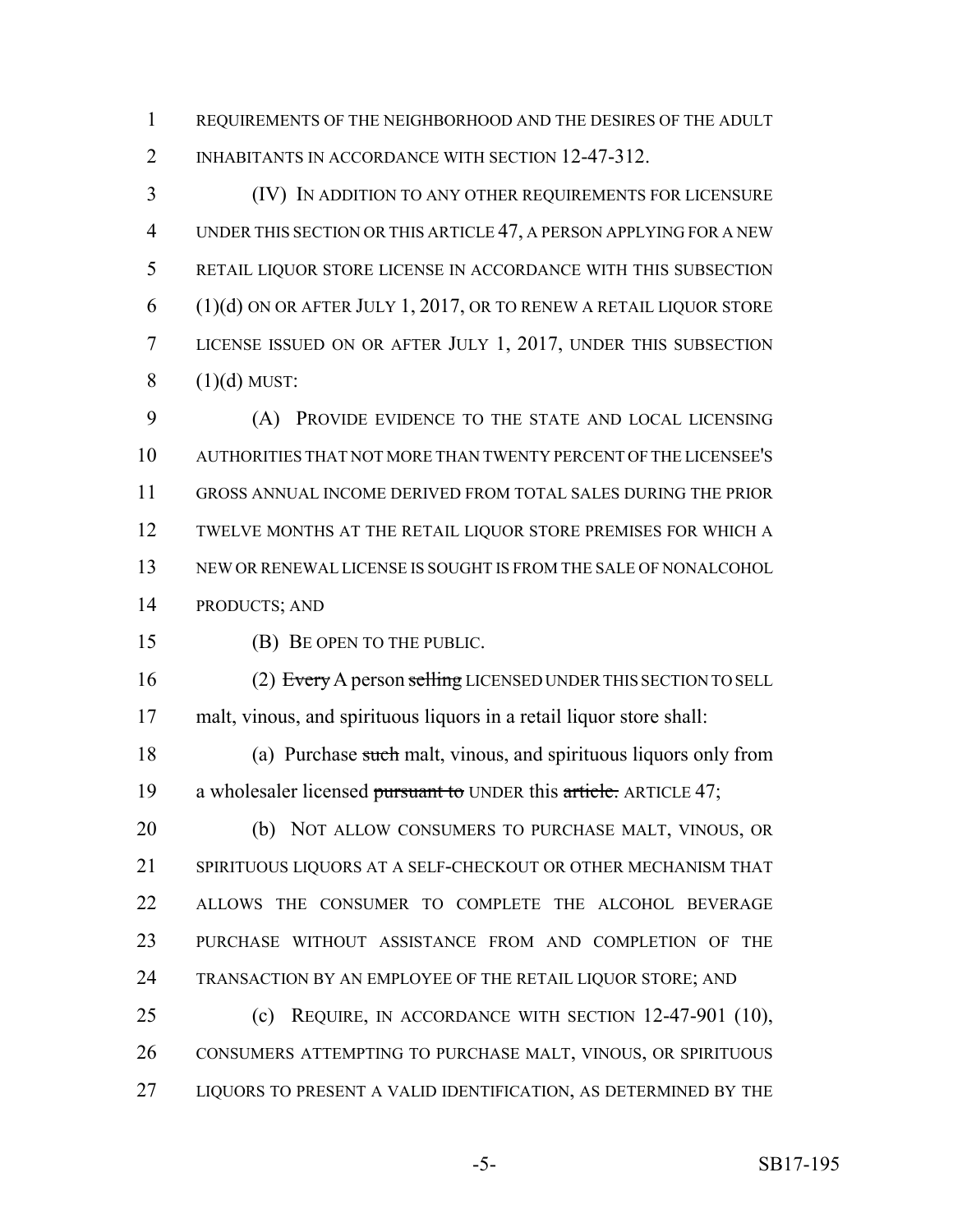1 STATE LICENSING AUTHORITY BY RULE.

2 (4) (a) Except as provided in paragraph (b) of this subsection  $(4)$  SUBSECTION (4)(b) OF THIS SECTION, it is unlawful for any owner, part owner, shareholder, or person interested directly or indirectly in a retail liquor store to conduct, own either in whole or in part, or be directly or indirectly interested in any other business licensed pursuant to this article ARTICLE 47.

8 (b) An owner, part owner, shareholder, or person interested 9 directly or indirectly in a retail liquor store may have an interest in:

10 (III) For a retail liquor store licensed on or before January 1, 2016, 11 and whose license holder is a Colorado resident, ON OR AFTER JANUARY 12 1, 2017, AND BEFORE JULY 1, 2017, ONE additional retail liquor store 13 licenses as follows LICENSE, but only if the premises for which a license 14 is sought satisfies the distance requirements specified in subparagraph (II) 15 of paragraph (a) of subsection  $(1)$  SUBSECTION  $(1)(a)(II)$  of this section; 16 (A) On or after January 1, 2017, and before January 1, 2022, one 17 additional retail liquor store license, for a maximum of up to two total 18 retail liquor store licenses;

19 (B) On or after January 1, 2022, and before January 1, 2027, up 20 to two additional retail liquor store licenses, for a maximum of three total 21 retail liquor store licenses; and

 $(C)$  On or after January 1, 2027, up to three additional retail liquor store licenses, for a maximum of four total retail liquor store licenses; or 24 (III.5) FOR A RETAIL LIQUOR STORE LICENSED ON OR BEFORE JANUARY 1, 2017, ADDITIONAL RETAIL LIQUOR STORE LICENSES AS FOLLOWS, BUT ONLY IF OBTAINED IN ACCORDANCE WITH SUBSECTION 27 (1)(d) OF THIS SECTION AND IF THE MAJORITY OF OWNERS OF THE RETAIL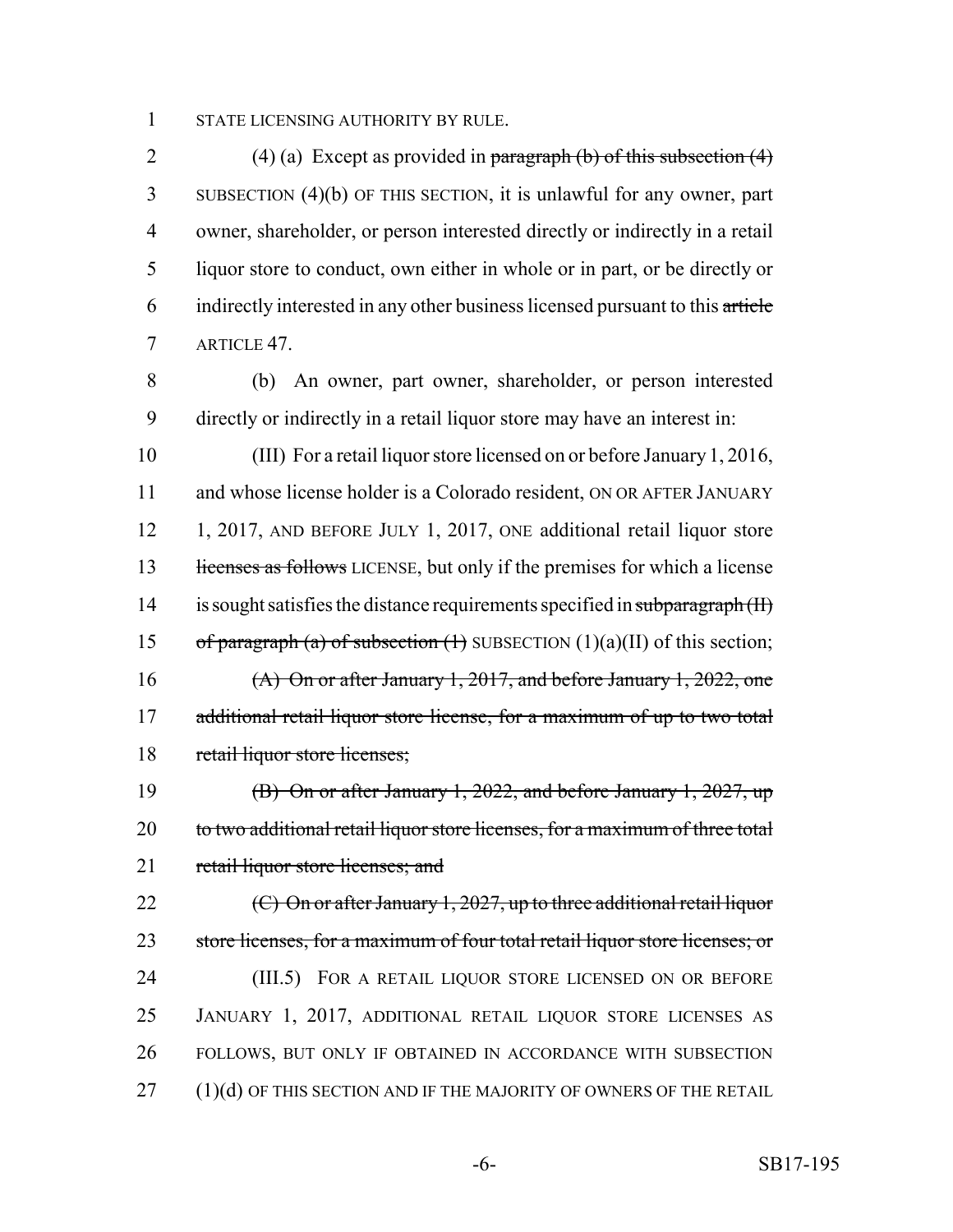LIQUOR STORE HAS RESIDED IN COLORADO FOR AT LEAST TWO YEARS PRIOR TO APPLYING FOR AN ADDITIONAL RETAIL LIQUOR STORE LICENSE:

 (A) ON OR AFTER JULY 1, 2017, AND BEFORE JANUARY 1, 2022, FOUR ADDITIONAL RETAIL LIQUOR STORE LICENSES, FOR A MAXIMUM OF FIVE TOTAL RETAIL LIQUOR STORE LICENSES;

 (B) ON OR AFTER JANUARY 1, 2022, AND BEFORE JANUARY 1, 2027, UP TO SEVEN ADDITIONAL RETAIL LIQUOR STORE LICENSES, FOR A 8 MAXIMUM OF EIGHT TOTAL RETAIL LIQUOR STORE LICENSES;

**(C)** ON OR AFTER JANUARY 1, 2027, AND BEFORE JANUARY 1, 2032, UP TO TWELVE ADDITIONAL RETAIL LIQUOR STORE LICENSES, FOR A MAXIMUM OF THIRTEEN TOTAL RETAIL LIQUOR STORE LICENSES;

 (D) ON OR AFTER JANUARY 1, 2032, AND BEFORE JANUARY 1, 2037, UP TO NINETEEN ADDITIONAL RETAIL LIQUOR STORE LICENSES, FOR 14 A MAXIMUM OF TWENTY TOTAL RETAIL LIQUOR STORE LICENSES; AND

 (E) ON OR AFTER JANUARY 1, 2037, AN UNLIMITED NUMBER OF ADDITIONAL RETAIL LIQUOR STORE LICENSES; OR

 (7) A LICENSED WHOLESALER SHALL MAKE ALL DELIVERIES OF ALCOHOL BEVERAGES TO A SPECIFIED RETAIL LIQUOR STORE THROUGH A COMMON CARRIER, A CONTRACT CARRIER, OR ON VEHICLES OWNED BY THE WHOLESALER.

 (8) (a) A RETAIL LIQUOR STORE MUST OBTAIN AND MAINTAIN A CERTIFICATION AS A RESPONSIBLE ALCOHOL BEVERAGE VENDOR IN ACCORDANCE WITH PART 10 OF THIS ARTICLE 47.

 (b) AN EMPLOYEE OF A RETAIL LIQUOR STORE WHO IS UNDER TWENTY-ONE YEARS OF AGE SHALL NOT DELIVER OR OTHERWISE HAVE ANY CONTACT WITH MALT, VINOUS, OR SPIRITUOUS LIQUORS OFFERED FOR 27 SALE ON, OR SOLD AND REMOVED FROM, THE LICENSED PREMISES.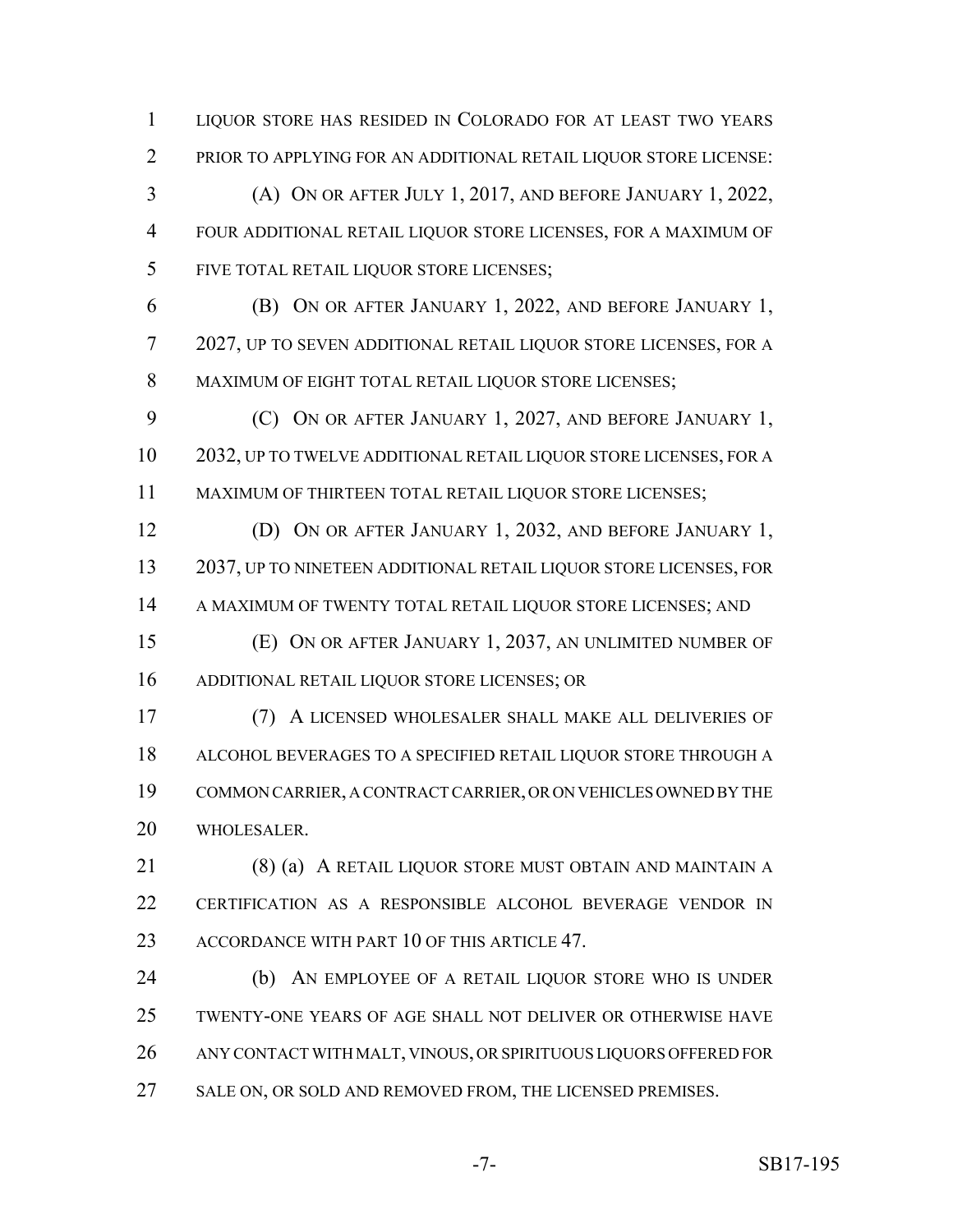**SECTION 2.** In Colorado Revised Statutes, 12-47-303, **amend** 2 (1)(c)(I) and (2); and **add** (1)(c)(II.5) as follows:

 **12-47-303. Transfer of ownership and temporary permits.** 4 (1) (c) (I) Except as provided in subparagraph  $(H)$  of this paragraph  $(c)$ 5 SUBSECTION  $(1)(c)(II)$  OR  $(1)(c)(II.5)$  OF THIS SECTION, for any other transfer of ownership, application must be made to the state and local licensing authorities on forms prepared and furnished by the state licensing authority. In determining whether to permit a transfer of ownership, the licensing authorities shall consider only the requirements of section 12-47-307 and 1 CCR 203-2, rule 47-302, entitled "Changing, Altering, or Modifying Licensed Premises", or any analogous successor rule. The local licensing authority may conduct a hearing on the application for transfer of ownership after providing notice in accordance 14 with subparagraph (III) of this paragraph (c) SUBSECTION  $(1)(c)(III)$  OF THIS SECTION. Any transfer of ownership hearing by the state licensing authority must be held in accordance with section 12-47-305 (2).

 (II.5) A LICENSE TRANSFER AND MERGER AS PROVIDED FOR IN SECTION 12-47-407 (1)(d) INCLUDES A TRANSFER OF OWNERSHIP OF AT LEAST TWO RETAIL LIQUOR STORES, A CHANGE OF LOCATION OF ONE OF THE RETAIL LIQUOR STORES, AND A MERGER OF THE RETAIL LIQUOR STORE LICENSES INTO A SINGLE RETAIL LIQUOR STORE LICENSE, ALL AS PART OF A SINGLE TRANSACTION, AND THE RETAIL LIQUOR STORE APPLICANT NEED NOT APPLY SEPARATELY FOR A TRANSFER OF OWNERSHIP UNDER THIS SECTION. THE RETAIL LIQUOR STORE APPLYING FOR A LICENSE TRANSFER 25 AND MERGER PURSUANT TO SECTION 12-47-407 (1)(d) IS INELIGIBLE FOR A TEMPORARY PERMIT PURSUANT TO THIS SECTION.THE LOCAL LICENSING 27 AUTHORITY SHALL CONSIDER THE REASONABLE REQUIREMENTS OF THE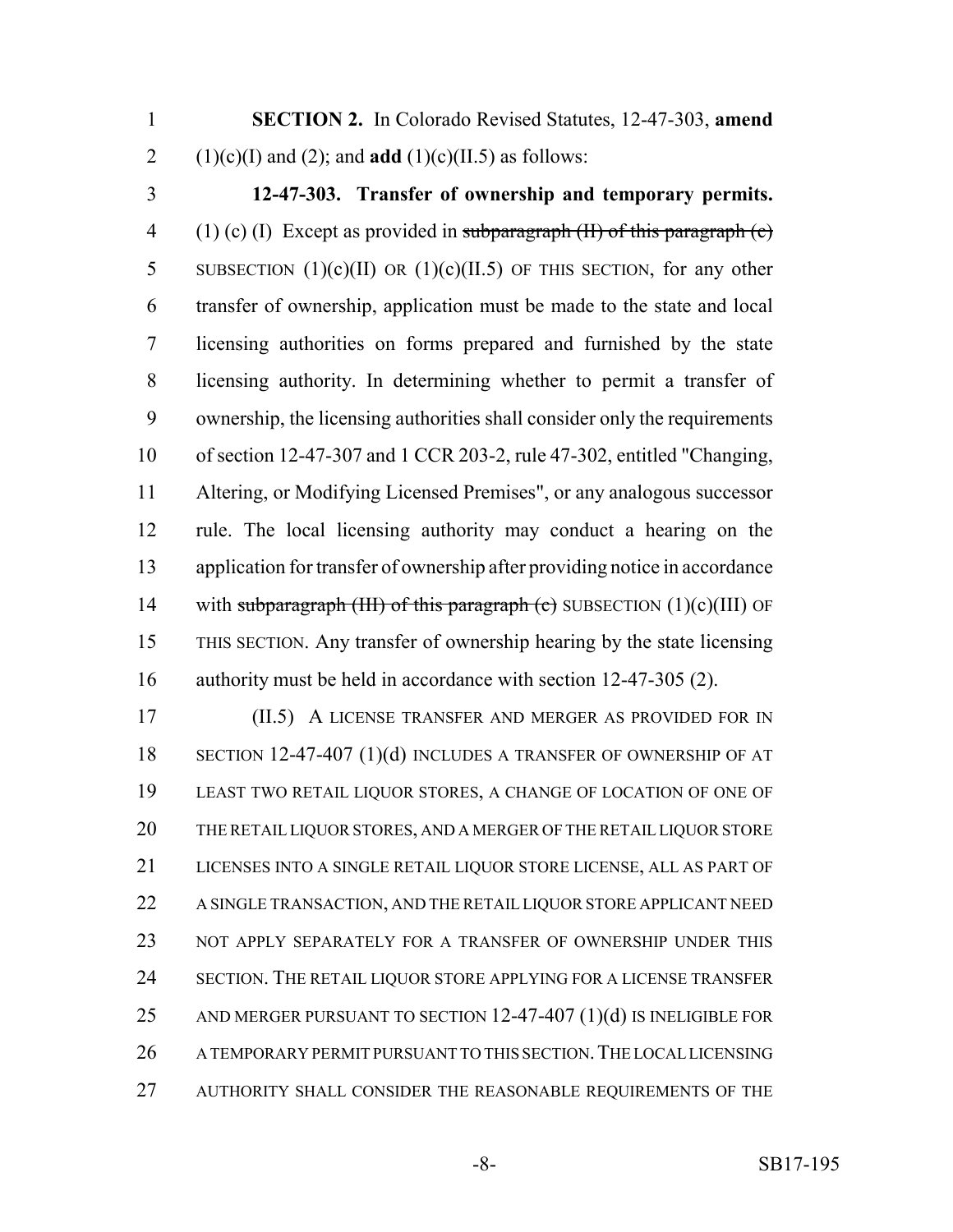NEIGHBORHOOD PURSUANT TO SECTION 12-47-312 WHEN MAKING A DETERMINATION ON THE TRANSFER AND MERGER OF THE RETAIL LIQUOR STORE LICENSES INTO A SINGLE RETAIL LIQUOR STORE LICENSE.THE LOCAL LICENSING AUTHORITY MAY HOLD A HEARING ON THE APPLICATION FOR THE LICENSE TRANSFER AND MERGER AFTER PROVIDING NOTICE IN 6 ACCORDANCE WITH SUBSECTION  $(1)(c)(III)$  OF THIS SECTION.

 (2) Notwithstanding any provision of this article ARTICLE 47 to the contrary, a local licensing authority may issue a temporary permit to a transferee of any retail class of alcohol beverage license issued by the 10 local licensing authority pursuant to this article ARTICLE 47 or article 46 11 of this title TITLE 12; except that a local licensing authority shall not issue a temporary permit to a RETAIL LIQUOR STORE OR liquor-licensed drugstore that has acquired ownership of licensed retail liquor stores in 14 accordance with section SECTION 12-47-407 (1)(d) OR 12-47-408 (1)(b). A temporary permit authorizes a transferee to continue selling alcohol beverages as permitted under the permanent license during the period in which an application to transfer the ownership of the license is pending. **SECTION 3.** In Colorado Revised Statutes, 12-47-312, **amend**  $(2)(a)$  as follows:

 **12-47-312. Results of investigation - decision of authorities.** (2) (a) Before entering any decision approving or denying the application, the local licensing authority shall consider, except where this 23 article ARTICLE 47 specifically provides otherwise, the facts and evidence adduced as a result of its investigation, as well as any other facts, the reasonable requirements of the neighborhood for the type of license for which application has been made, the desires of the adult inhabitants, the number, type, and availability of alcohol beverage outlets located in or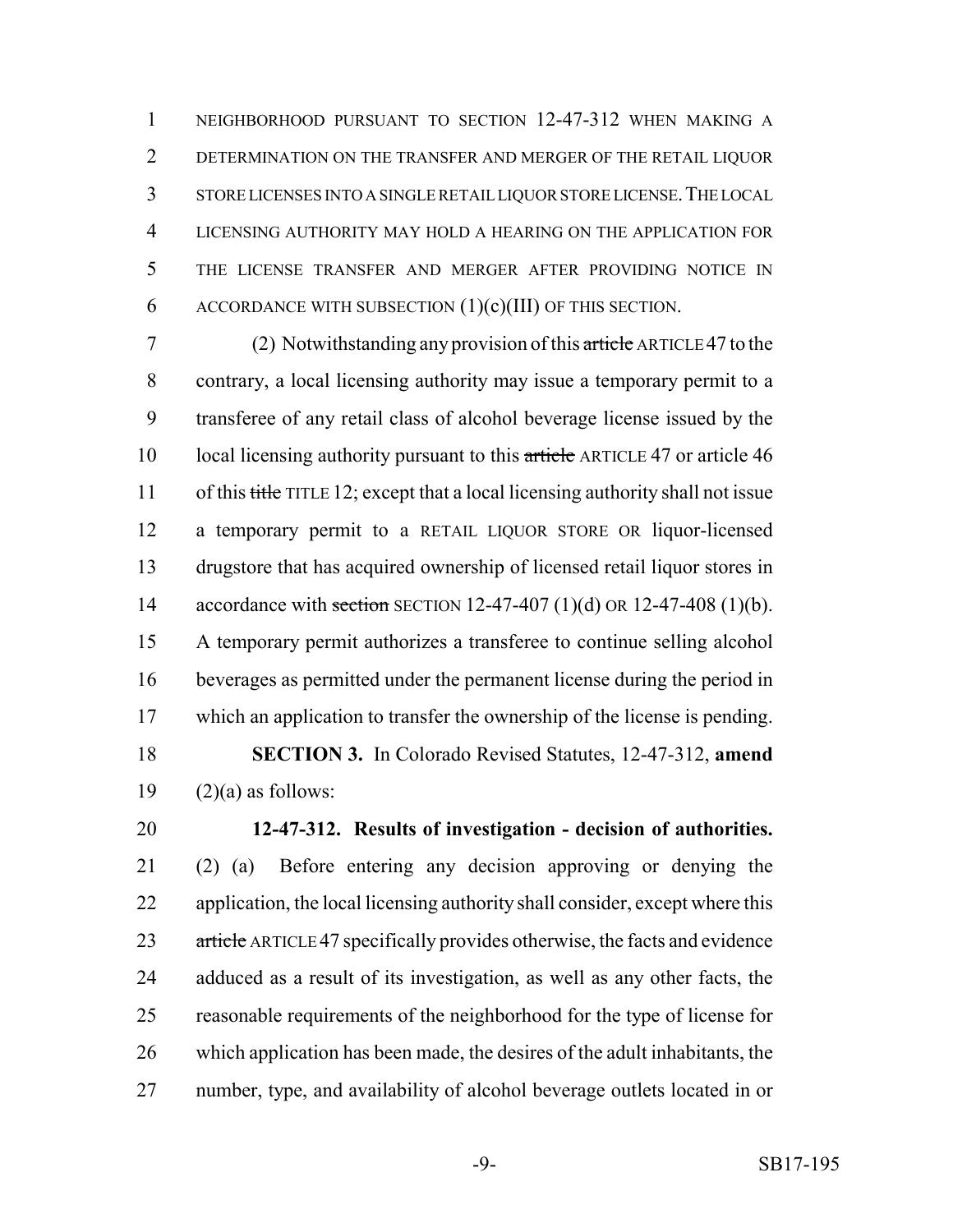near the neighborhood under consideration, and any other pertinent matters affecting the qualifications of the applicant for the conduct of the type of business proposed; except that the reasonable requirements of the neighborhood shall not be considered in the issuance of a club liquor license. For the merger and conversion of retail liquor store licenses to a single liquor-licensed drugstore license in accordance with section 12-47-408 (1)(b) OR THE TRANSFER AND MERGER OF TWO RETAIL LIQUOR STORE LICENSES INTO A SINGLE RETAIL LIQUOR STORE LICENSE IN ACCORDANCE WITH SECTION 12-47-407 (1)(d), the local licensing authority shall consider the reasonable requirements of the neighborhood and the desires of the adult inhabitants of the neighborhood.

 **SECTION 4.** In Colorado Revised Statutes, 12-47-501, **add** 13  $(2)(a)(XVIII)$  as follows:

 **12-47-501. State fees.** (2) (a) The state licensing authority shall establish fees for processing the following types of applications, notices, or reports required to be submitted to the state licensing authority:

 (XVIII) APPLICATIONS FOR TRANSFER OF OWNERSHIP, CHANGE OF LOCATION, AND LICENSE MERGER PURSUANT TO SECTION 12-47-407 (1)(d). **SECTION 5.** In Colorado Revised Statutes, 12-47-505, **amend** (4)(a) introductory portion; and **add** (4)(a)(VI) as follows:

 **12-47-505. Local license fees.** (4) (a) Each application for a 22 license provided for in this article ARTICLE 47 and article 46 of this title TITLE 12 filed with a local licensing authority must be accompanied by an application fee in an amount determined by the local licensing authority to cover actual and necessary expenses, subject to the following limitations:

(VI) FOR A TRANSFER OF OWNERSHIP, CHANGE OF LOCATION, AND